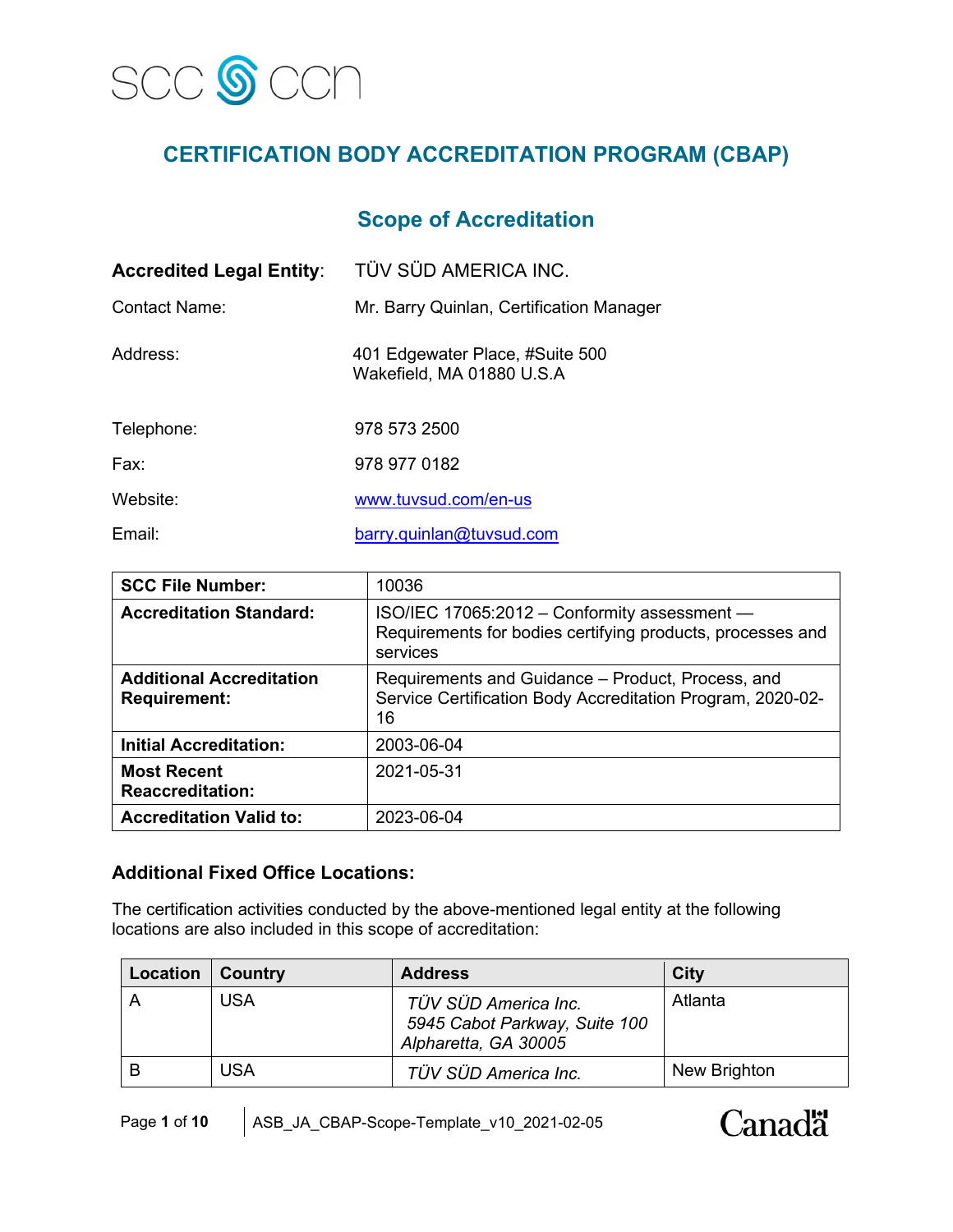

| Location       | <b>Country</b> | <b>Address</b>                                                                                                                                                                                                     | <b>City</b> |
|----------------|----------------|--------------------------------------------------------------------------------------------------------------------------------------------------------------------------------------------------------------------|-------------|
|                |                | 141 14th ST NW<br>New Brighton, MN 55112                                                                                                                                                                           |             |
| $\mathsf{C}$   | <b>USA</b>     | TÜV SÜD America Inc.<br>10 Technology Drive<br>Peabody, MA 01960                                                                                                                                                   | Peabody     |
| E              | <b>USA</b>     | TÜV SÜD America Inc.<br>5610 West Sligh Avenue, Suite<br>100<br>Tampa, FL 33634                                                                                                                                    | Tampa       |
| <b>HF</b>      | Canada         | TÜV SÜD Canada Inc.<br>11 Gordon Collins Drive,<br>Gormley, Ontario L0H 1G0,<br>Canada                                                                                                                             | Gormley     |
| G              | Canada         | TUV SUD Canada Inc.<br>1229 Ringwell Drive<br>Newmarket, Ontario<br>L3Y 8T8                                                                                                                                        | Newmarket   |
| H              | Germany        | <b>TÜV SÜD Product Service</b><br>GmbH<br>Ridlerstraße 65<br>80339 München                                                                                                                                         | Munich      |
| $\overline{1}$ | Germany        | <b>TÜV SÜD Product Service</b><br>GmbH<br>Daimlerstr. 11,<br>85748 Garching, Germany                                                                                                                               | Garching    |
| J              | China          | TÜV SÜD Certification and<br>Testing (China) Co., Ltd.<br>Shenzhen Branch<br>Building12&13, Zhiheng<br><b>Wisdomland Business Park,</b><br>Nantou Checkpoint Road 2,<br>518052, Shenzhen                           | Shenzhen    |
| K              | China          | TÜV SÜD Certification and<br>Testing (China) Co., Ltd.<br><b>Shenzhen Branch</b><br>No.11, Jukeng Rd., Juling<br>Village, Jutang District, Guanlan,<br>Longhua New District, 518110,<br>Shenzhen, Guangdong, China | Shenzhen    |

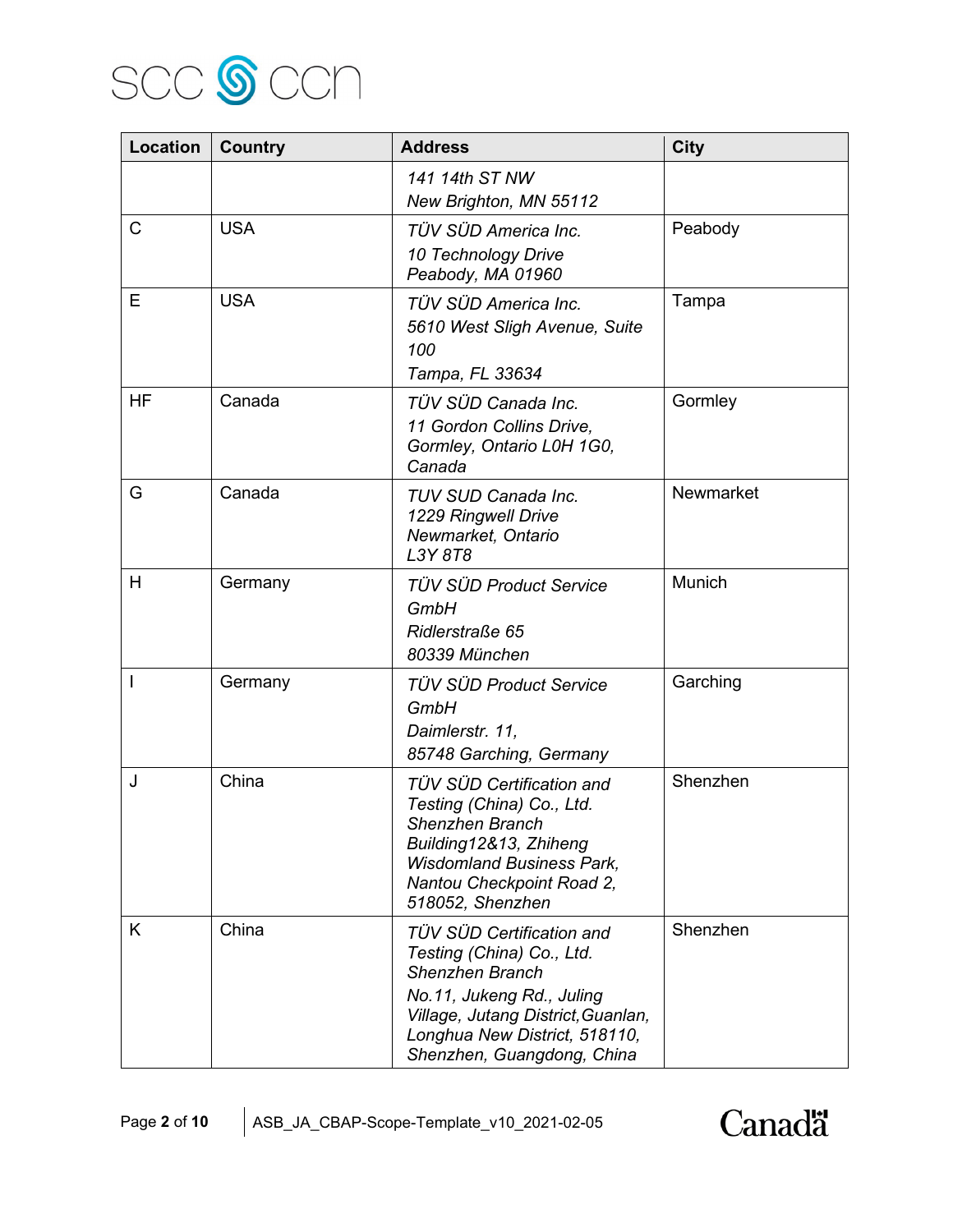

| Location | <b>Country</b> | <b>Address</b>                                                                                                                            | <b>City</b> |
|----------|----------------|-------------------------------------------------------------------------------------------------------------------------------------------|-------------|
| L        | China          | TÜV SÜD Certification and<br>Testing (China) Co., Ltd.<br>Jiangsu TÜV Product Service,<br>Ltd - Guangzhou<br>5F. Communication Building,  | Guangzhou   |
| M        | China          | TÜV SÜD Certification<br>and Testing (China) Co.<br>Ltd.<br>3-13, No. 151 Heng Tong Road<br>Shanghai 200070 P.R. China                    | Shanghai    |
| N        | Japan          | TÜV SÜD Japan Ltd.<br>Sumitomo Fudosan Nishi-<br>shinjuku Bldg. No. 4 8F 4-<br>33-4 Mishi-Sinjuku,<br>Shinjuku-ku<br>Tokyo 160-0023 Japan | Tokyo       |
| $\circ$  | Korea          | TÜV SÜD Korea Ltd.<br>#315 and 316, MARIO Tower,<br>222-12, Guro-Dong, Guro-Gu,<br>152-050,<br>Seoul, Korea                               | Seoul       |
| P        | Singapore      | TÜV SÜD PSB Pte. Ltd.<br><b>15 International Business Park</b><br>TÜV SÜD @ IBP<br>Singapore 609937                                       | Singapore   |
| Q        | United Kingdom | TÜV SÜD (UK) Ltd.<br>Octogon House, Concorde Way,<br>Segensworth North<br>Fareham, Hampshire<br>England P015 5RH UK                       | Fareham     |
| R        | Taiwan         | TÜV SÜD Asia Ltd<br>7F., No. 37, Sec. 2, Zhongyang<br>S., Rd., Beitou District, Taipei<br>City 11270 R.O.C. Taiwan                        | Taipei      |
| S        | Germany        | <b>TÜV SÜD Product Service</b><br>GmbH<br>Daimlerstraße 40<br>60314 Frankfurt am Main                                                     | Frankfurt   |
| Т        | Canada         | <b>TUV SUD Canada</b><br>1280 Teron Rd<br>Ottawa, Kanata, ON, K2K 2C1                                                                     | Ottawa      |

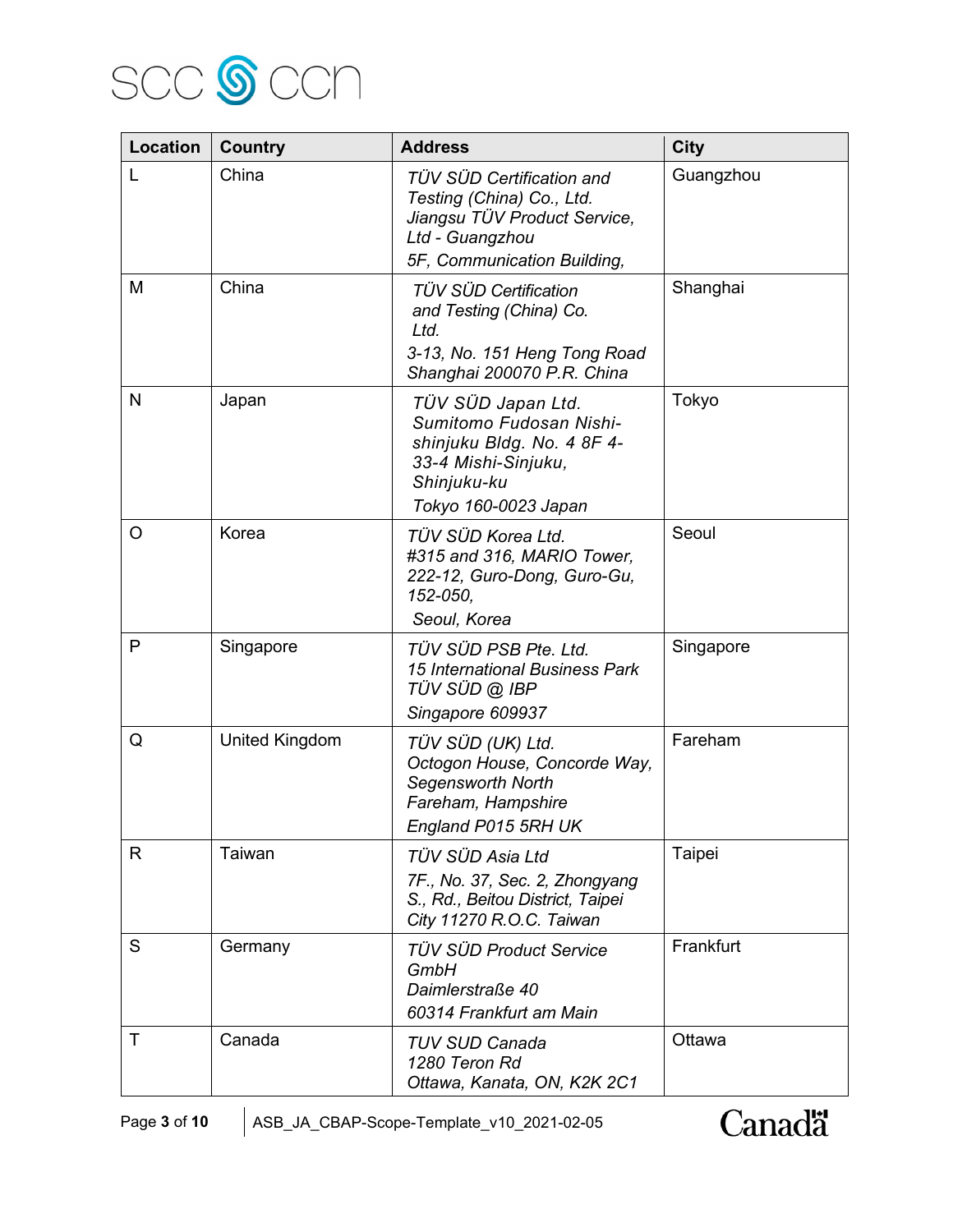

| Location   Country | <b>Address</b> | City |
|--------------------|----------------|------|
|                    | Canada         |      |

**Certification Mark:**



### **Product Certification Scheme:**

ISO/IEC 17067, Conformity assessment - Fundamentals of product certification and guidelines for product certification schemes, *scheme type 3* most closely resembles the product certification scheme operated by this organization. The surveillance part of this scheme involves periodically taking samples of the product from the point of production and subjecting them to determination activities to check that items produced subsequent to the initial attestation fulfil the specified requirements. The surveillance includes periodic assessment of the production process. This scheme does not provide any indication of the impact the distribution channel plays on conformity. When serious nonconformities are found, the opportunity may exist to resolve them before widespread market distribution occurs.

#### **Scope of Accreditation:**

The scope of accreditation for the above-mentioned legal entity limits the use of the certification mark shown, to products that meet standards classified by the following international classification coding:

| ICS No.   | <b>Title</b>                       | <b>Purpose</b>      |
|-----------|------------------------------------|---------------------|
| 11.040    | <b>Medical Equipment</b>           | Safety - Electrical |
| 11.040.50 | Radiographic equipment             | Safety - Electrical |
| 11.040.99 | Other medical equipment            | Safety - Electrical |
| 11.060.20 | Dental equipment                   | Safety - Electrical |
| 11.080.10 | Sterilization equipment            | Safety - Electrical |
| 11.140    | Hospital equipment (hospital beds) | Safety - Electrical |
| 13.040    | Air quality                        | Safety - Electrical |

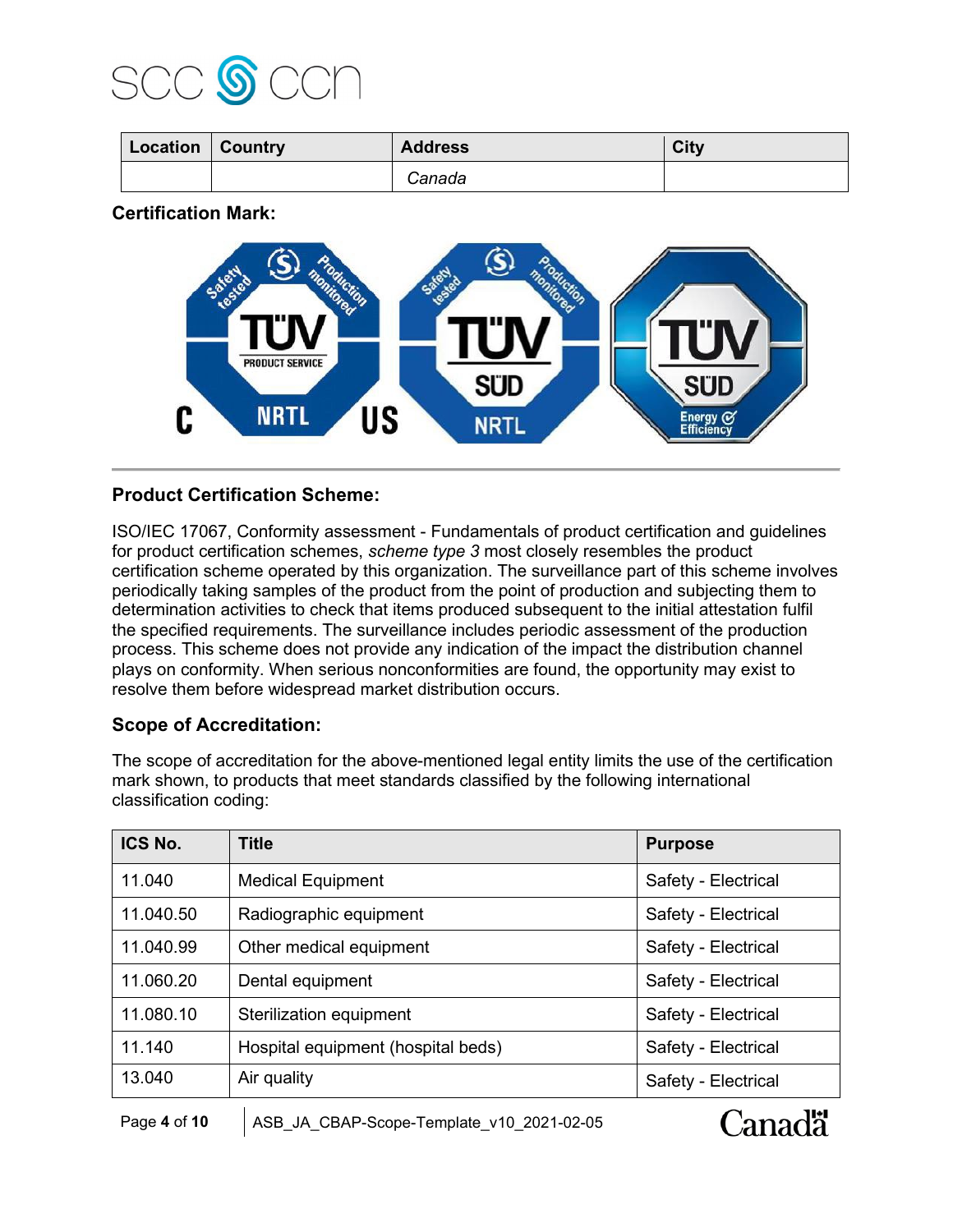

| ICS No.   | <b>Title</b>                                                                   | <b>Purpose</b>                               |
|-----------|--------------------------------------------------------------------------------|----------------------------------------------|
| 13.100    | Occupational safety. Industrial hygiene                                        | Safety - Occupational                        |
| 13.110    | Safety of machinery                                                            | Safety - Occupational                        |
| 13.120    | Domestic safety                                                                | Safety - Occupational                        |
| 13.140    | Noise with respect to human beings                                             | Safety - Occupational                        |
| 13.160    | Vibration and shock with respect to human beings                               | Safety - Occupational                        |
| 13.180    | Ergonomics                                                                     | Safety - Occupational                        |
| 13.240    | Protection against excessive pressure                                          | Safety - Occupational                        |
| 13.260    | Protection against electric shock                                              | Safety - Electrical                          |
| 13.280    | Radiation protection                                                           | Safety - Electrical                          |
| 17.020    | Metrology and measurement in general                                           | Safety - Electrical                          |
| 17.140.20 | Noise emitted by machines and equipment                                        | Safety - Occupational                        |
| 17.220.20 | Measurement of electrical and magnetic quantities<br>(instrument transformers) | Safety - Electrical Safety<br>- Occupational |
| 19.060    | Mechanical testing                                                             | Safety - Electrical                          |
| 19.080    | Electrical and electronic testing                                              | Safety - Electrical                          |
| 21.020    | Characteristics and design of machines, apparatus,<br>equipment                | Safety - Electrical                          |
| 21.180    | Housings, enclosures, other machine parts                                      | Safety - Electrical                          |
| 23.060    | Valves                                                                         | Safety - Electrical                          |
| 23.080    | Pumps                                                                          | Safety - Electrical                          |
| 23.100.10 | <b>Pumps and Motors</b>                                                        | Safety - Electrical                          |
| 23.120    | Ventilators. Fans. Air-conditioners                                            | Safety - Electrical                          |
| 23.140    | Compressors and pneumatic machines                                             | Safety - Electrical Safety<br>- Occupational |
| 23.160    | Vacuum technology                                                              | Safety - Electrical                          |
| 25.040    | Industrial automation systems                                                  | Safety - Electrical                          |
| 25.040.30 | Industrial robots. Manipulators                                                | Safety - Occupational                        |
| 25.060    | Machine tool systems                                                           | Safety - Electrical                          |
| 25.080    | Machine tools                                                                  | Safety - Electrical Safety<br>- Occupational |

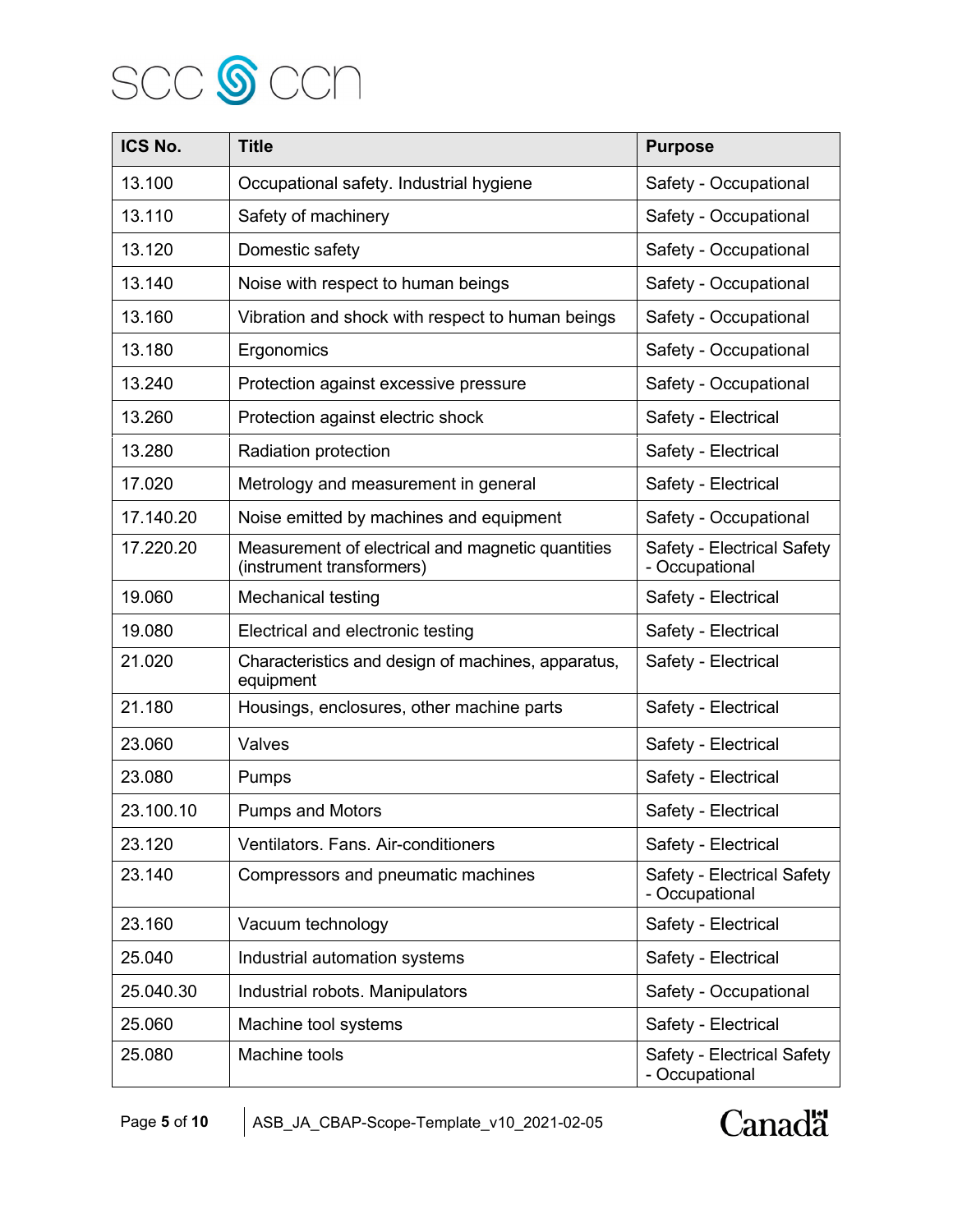

| ICS No.   | <b>Title</b>                                    | <b>Purpose</b>                               |
|-----------|-------------------------------------------------|----------------------------------------------|
| 25.120.10 | Forging equipment. Presses. Shears              | Safety - Occupational                        |
| 25.140    | Hand-held tools                                 | Safety - Electrical Safety<br>- Occupational |
| 25.140.10 | <b>Pneumatic tools</b>                          | Safety - Electrical Safety<br>- Occupational |
| 25.140.20 | Electric tools                                  | Safety - Electrical                          |
| 25.160    | Welding, brazing and soldering                  | Safety - Electrical                          |
| 25.160.30 | Welding equipment                               | Safety - Occupational                        |
| 25.180    | <b>Industrial furnaces</b>                      | Safety - Electrical                          |
| 25.180.10 | Electric furnaces                               | Safety - Occupational                        |
| 25.180.20 | Fuel furnaces                                   | Safety - Occupational                        |
| 27.060    | Burners. Boilers (Limited up to 400,000 Btu/hr) | Safety                                       |
| 27.080    | Heat pumps                                      | Safety                                       |
| 27.140    | Hydraulic energy engineering                    | Safety - Occupational                        |
| 27.200    | Refrigerating technology                        | Safety - Electrical                          |
| 29.020    | Electrical engineering in general               | Safety - Electrical                          |
| 29.100    | Components for electrical equipment             | Safety - Electrical                          |
| 29.100.20 | Electric and electromechanical components       | <b>Energy Efficiency</b>                     |
| 29.120    | <b>Electrical accessories</b>                   | Safety - Electrical                          |
| 29.120.99 | Other electrical accessories                    | <b>Energy Efficiency</b>                     |
| 29.130.01 | Switchgear and controlgear in general           | Safety - Electrical                          |
| 29.140    | Lamps and related equipment                     | Safety - Electrical                          |
| 29.160    | Rotating machinery                              | Safety - Electrical                          |
| 29.180    | <b>Transformers. Reactors</b>                   | Safety - Electrical                          |
| 29.200    | Rectifiers. Converters. Stabilized power supply | Safety - Electrical                          |
| 29.220    | Galvanic cells and batteries                    | Safety - Electrical                          |
| 29.220.30 | Alkaline secondary cells and batteries          | Safety - Electrical                          |
| 29.220.99 | Other cells and batteries                       | Safety - Electrical                          |

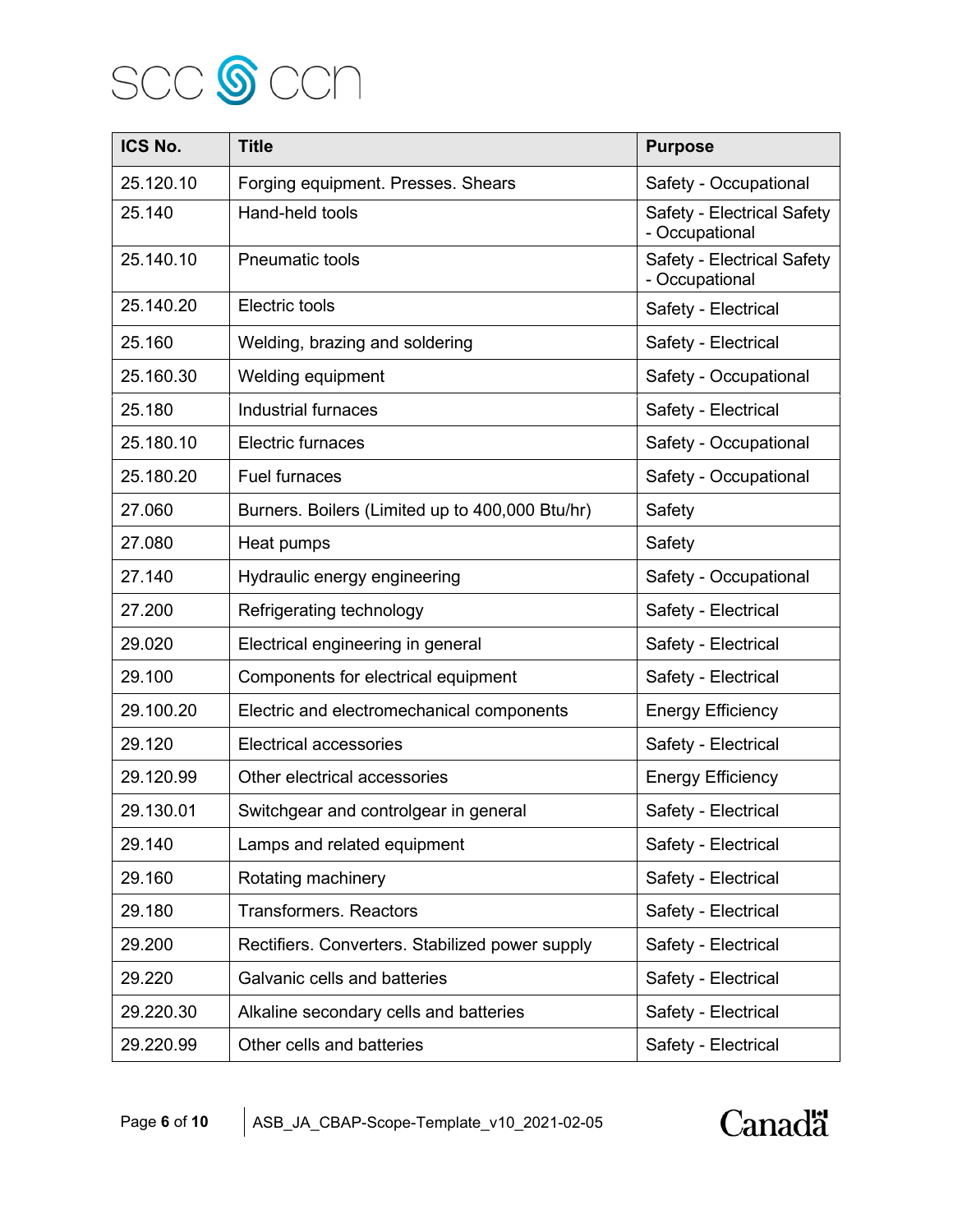

| ICS No.      | <b>Title</b>                                                                      | <b>Purpose</b>                               |
|--------------|-----------------------------------------------------------------------------------|----------------------------------------------|
| 29.240.30    | Control equipment for electric power systems                                      | Safety - Electrical Safety<br>- Occupational |
| 29.240.99    | Other equipment related to power transmission and<br>distribution networks        | <b>Energy Efficiency</b>                     |
| 29.260.20    | Electrical apparatus for explosive atmospheres                                    | Safety - Electrical                          |
| 33.160       | Audio, video and audiovisual engineering                                          | Safety - Electrical                          |
| 35.020       | Information technology (IT) in general                                            | Safety - Electrical                          |
| 35.140       | Computer graphics                                                                 | Safety - Electrical                          |
| 35.160       | Microprocessor systems                                                            | Safety - Electrical                          |
| 35.180       | IT terminal and other peripheral equipment                                        | Safety - Electrical<br>Performance - General |
| 35.200       | Interface and interconnection equipment                                           | Safety - Electrical<br>Performance - General |
| 35.220       | Data storage devices                                                              | Safety - Electrical                          |
| 35.240.40    | IT applications in banking                                                        | Safety - Electrical                          |
| 35.260       | Office machines                                                                   | Safety - Electrical                          |
| 37.040.10    | Photographic equipment. Projectors                                                | Safety - Electrical                          |
| 37.100       | Graphic technology                                                                | Safety - Electrical                          |
| 43.040       | Road vehicle systems                                                              | Safety - Electrical                          |
| 43.080.10    | <b>Trucks and trailers</b>                                                        | Safety - Occupational                        |
| 53.020.20    | Cranes                                                                            | Safety - Occupational                        |
| 53.020.99    | Other lifting equipment (hoists, elevating platforms)                             | Safety - Occupational                        |
| 53.040.10    | Conveyors                                                                         | Safety - Occupational                        |
| 53.060       | Industrial trucks                                                                 | Safety - Occupational                        |
| 53.080       | Storage equipment (including loading devices)                                     | Safety - Occupational                        |
| 53.100       | Earth-moving machinery (including tractors,<br>excavators, loaders, graders, etc. | Safety - Occupational                        |
| 55.200       | Packaging machinery                                                               | Safety - Occupational                        |
| 59.120.10    | Spinning, twisting and texturing machines                                         | Safety - Occupational                        |
| 59.120.20    | Winding machines and equipment                                                    | Safety - Occupational                        |
| 59.120.30    | Loom. Weaving machines                                                            | Safety - Occupational                        |
| Page 7 of 10 | ASB_JA_CBAP-Scope-Template_v10_2021-02-05                                         | Canadä                                       |

Canadä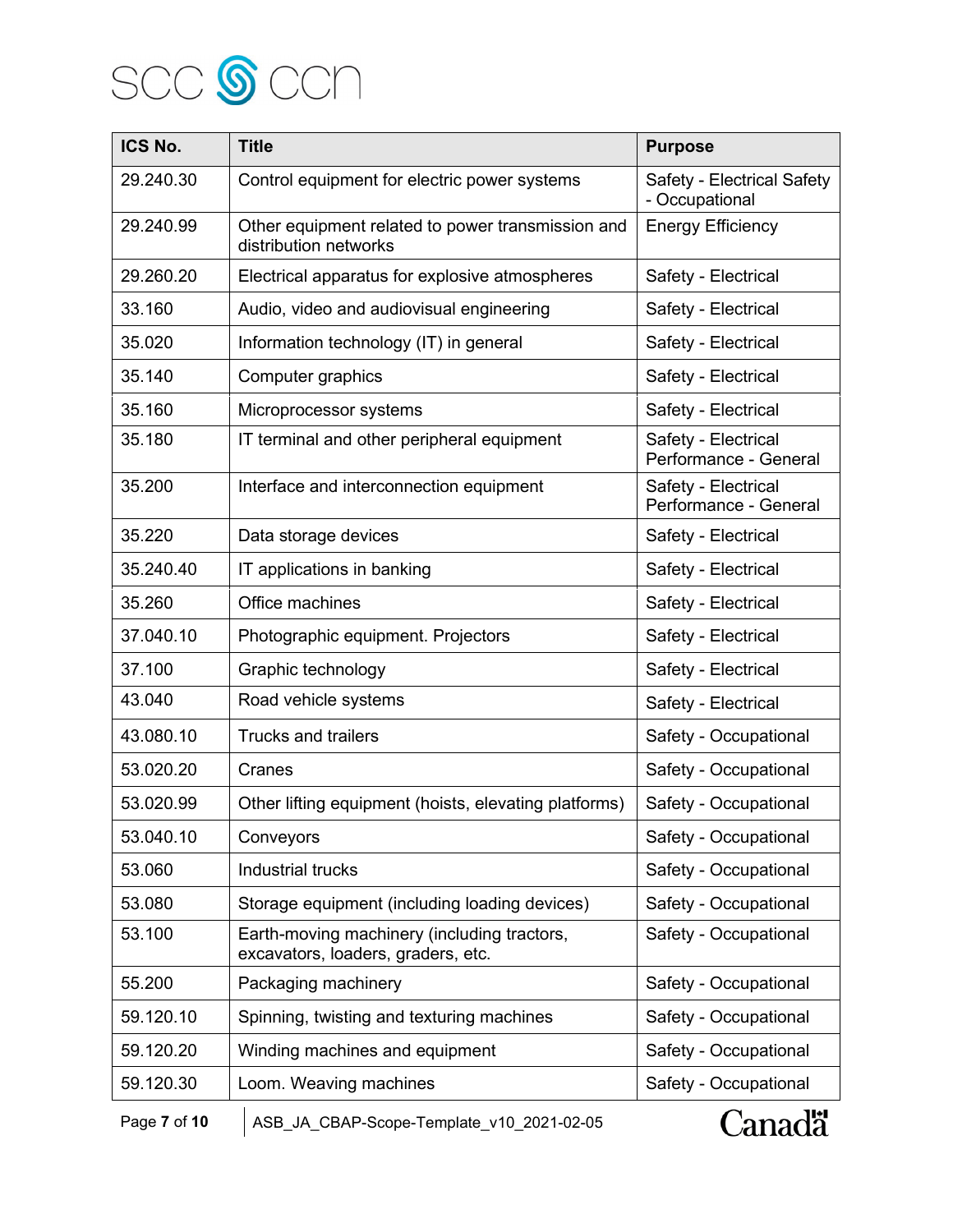

| ICS No.   | <b>Title</b>                                                       | <b>Purpose</b>                               |
|-----------|--------------------------------------------------------------------|----------------------------------------------|
| 59.120.40 | Knitting machines                                                  | Safety - Occupational                        |
| 59.120.50 | Dyeing and finishing equipment                                     | Safety - Occupational                        |
| 61.080    | Sewing machines and other equipment for the<br>clothing industry   | Safety - Electrical                          |
| 65.060.10 | Agricultural tractors and trailed vehicles                         | Safety - Occupational                        |
| 65.060.20 | Soil-working equipment                                             | Safety - Occupational                        |
| 65.060.30 | Sowing and planting equipment                                      | Safety - Occupational                        |
| 65.060.35 | Irrigation and drainage equipment                                  | Safety - Occupational                        |
| 65.060.40 | Plant care equipment                                               | Safety - Occupational                        |
| 65.060.50 | Harvesting equipment                                               | Safety - Occupational                        |
| 65.060.70 | Horticultural equipment                                            | Safety - Electrical                          |
| 65.060.80 | Forestry equipment                                                 | Safety - Occupational                        |
| 67.020    | Processes in the food industry                                     | Safety - Occupational                        |
| 71.040.10 | Chemical laboratories. Laboratory equipment.                       | Safety - Electrical                          |
| 79.120.10 | Woodworking machines                                               | Safety - Occupational                        |
| 81.100    | Equipment for the glass and ceramics industries                    | Safety - Occupational                        |
| 83.200    | Equipment for the rubber and plastic industries                    | Safety - Occupational                        |
| 85.100    | Equipment for the paper industry                                   | Safety - Occupational                        |
| 91.040.10 | Public buildings                                                   | Safety - Electrical                          |
| 91.140.30 | Ventilation and air-conditioning (Limited up to<br>400,000 Btu/hr) | Safety - Occupational<br>Safety - Electrical |
| 91.140.50 | Electricity supply systems                                         | Safety - Electrical                          |
| 91.140.90 | Lifts. Escalators (AECO)                                           | <b>Electrical Safety and</b><br>Performance  |
| 91.160.01 | Lighting in general                                                | Safety - Electrical                          |
| 91.160.10 | Interior Lighting                                                  | <b>Energy Efficiency</b>                     |
| 91.160.20 | <b>Exterior Building Lighting</b>                                  | <b>Energy Efficiency</b>                     |
| 91.220    | <b>Construction equipment</b>                                      | Safety - Occupational                        |
| 97.020    | Home economics in general                                          | Safety - Electrical                          |

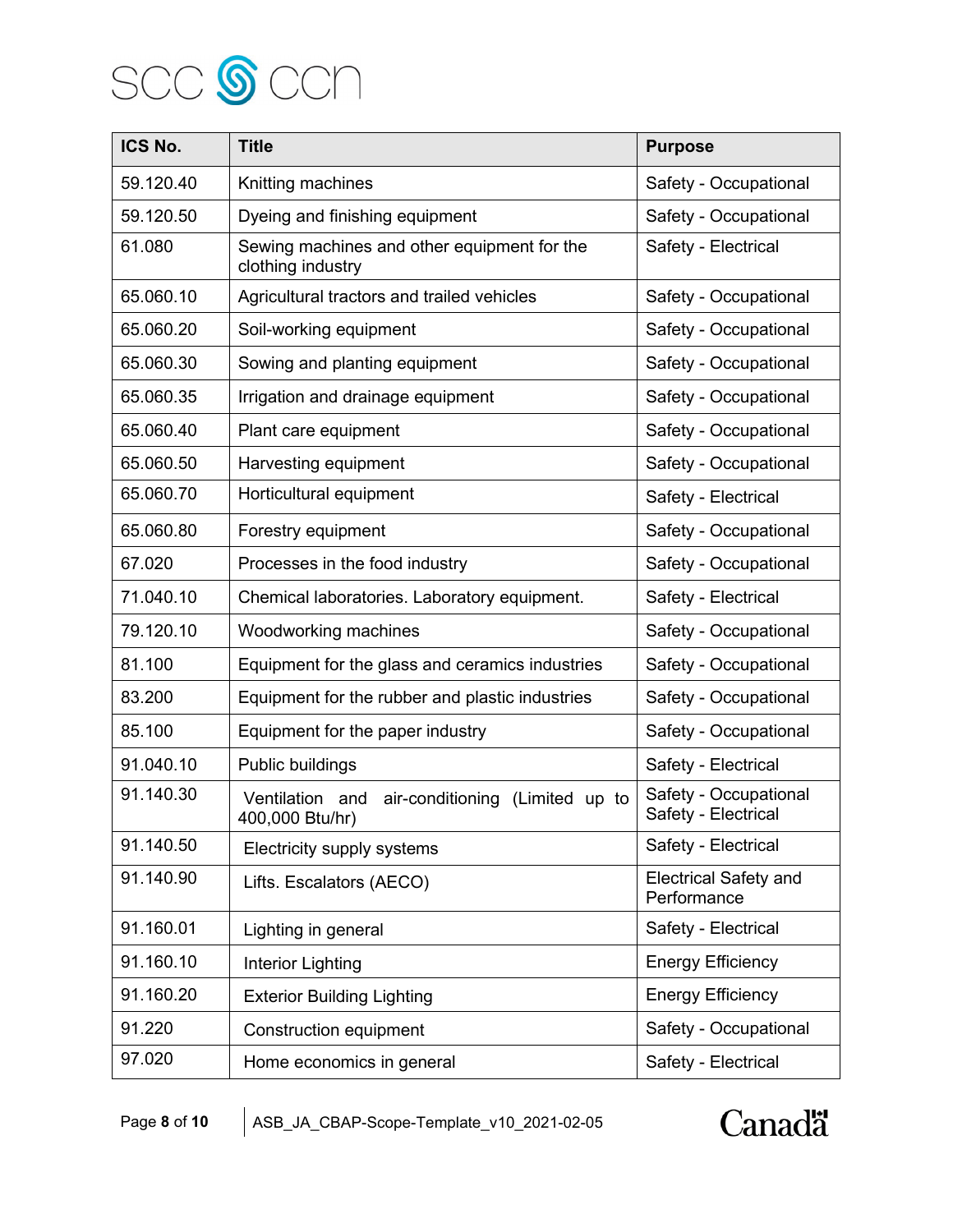

| ICS No.   | <b>Title</b>                                                                            | <b>Purpose</b>                                  |
|-----------|-----------------------------------------------------------------------------------------|-------------------------------------------------|
| 97.030    | Domestic electrical appliances in general                                               | Safety - Electrical                             |
| 97.040    | Kitchen equipment                                                                       | Safety - Electrical                             |
| 97.040.30 | Domestic refrigerating appliances                                                       | Safety - Occupational                           |
| 97.060    | Laundry appliances                                                                      | Safety - Electrical                             |
| 97.080    | Floor treatment appliances                                                              | Safety - Electrical                             |
| 97.100    | industrial heating<br>Domestic,<br>commercial<br>and<br>appliances                      | Safety - Electrical                             |
| 97.120    | Automatic controls for household use                                                    | Safety - Electrical                             |
| 97.130.20 | Commercial refrigerating appliances                                                     | Safety - Electrical                             |
| 97.170    | Body care equipment                                                                     | Safety - Electrical                             |
| 97.180    | Miscellaneous domestic and commercial<br>equipment                                      | Safety - Electrical<br><b>Energy Efficiency</b> |
| 97.190    | Equipment for children                                                                  | Safety - Electrical                             |
| 97.200.01 | Equipment for entertainment in general                                                  | Safety - Electrical                             |
| 97.200.10 | Theatre, stage and studio equipment                                                     | Safety - Electrical                             |
| 97.200.50 | <b>Toys</b>                                                                             | Safety - Occupational                           |
| 97.200.99 | Other equipment for entertainment                                                       | Safety - Electrical                             |
| 97.220    | Sports equipment and facilities                                                         | Safety - Electrical                             |
| 97.220.99 | (including<br>Other sports equipment and facilities<br>children's playground equipment) | Safety - Occupational                           |